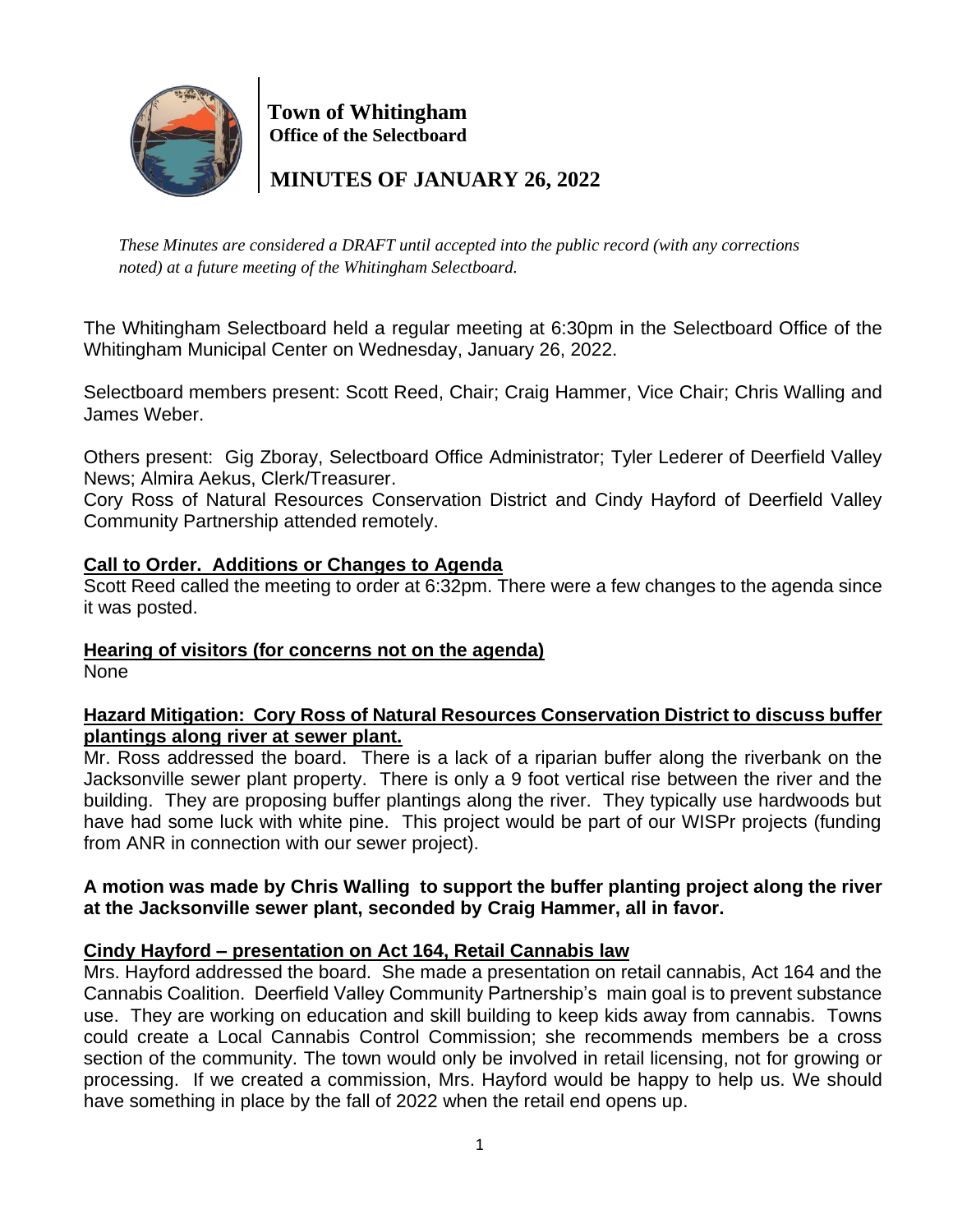# **Highway: request to plow 443 East Road**

Emmett and Judy Delgaizo property owners of 443 East Road sent an email request asking that East Road be plowed to the bottom of the steep hill. The town currently doesn't plow that far. Gig found Selectboard Minutes from August of 2007 noting that the Delgaizo's request additional maintenance of the road. The administrator at the time was to inform the Delgaizo's that the road is a Class 4 road that receives maintenance during the summer months but is not maintained in the winter. The road has been Class 4 since before they purchased the property there. Gig will write a letter to the Delgaizos, there is a process to upgrade a section of the road from Class 4 to Class 3.

## **Cell Tower – review and sign agreement for SBA to buyout their lease**

The board reviewed an option to enter into an exclusive, perpetual communications easement for the cell tower at the Transfer Station. SBA Communications currently has a lease on the area, they would like to buy-out their lease for a one-time payment of \$270,000. The execution of this option agreement comes with an Option Payment of \$1,000 once fully executed, they will then conduct their business to proceed with the easement agreement.

### **A motion was made by James Weber to appoint Scott M. Reed to sign the Option Agreement with SBA Communications, seconded by Scott M. Reed, all in favor.**

#### **Sewer**

The Selectboard told Gig to notify Smitty that we are clear on his email and want this to move forward to the bidding process so that the bids go out by February 18th.

#### **Twin Valley Youth Sports**

While youth basketball was happening at the old High School a part of the ceiling collapsed. Mr. Hammer would like to know why youth sports can't be played at the new school. Mr. Walling responded that there are middle school and high school teams that play games or have practices at the new building. TVYS has 9 programs, it would be difficult to get that much court time at the new building. They pay a fee to use the building.

#### **Ballots – how to disburse**

The board made a decision at the special meeting on Monday January  $24<sup>th</sup>$  that they would like the town ballot for Town Meeting 2022 mailed to all registered voters. Because the topic was not specifically warned on that agenda Gig thought it should be ratified tonight. Ms. Aekus spoke to the board. Because we are a joint school district with Wilmington the school ballots must be handled the same in each town. Wilmington will NOT be mailing ballots, therefore we cannot mail the school ballot. Ms. Aekus believes it will be less confusing to all if she sent a letter to active registered voters telling them they can request ballots to be mailed to them or they can vote in person at Town Meeting. She said there are several items of importance on the School Warning such as \$797,040 fund balance to a tax stabilization fund, \$300,000 fund balance to a maintenance reserve fund and a \$10,177,905 budget for the next fiscal year. Ms. Aekus did note that the school warning had not been signed yet. **A motion was made by James Weber to rescind the decision of January 24, 2022, to mail out ballots for Town Meeting, 2022 and to send a newsletter to all active registered voters instead, seconded by Craig Hammer, all in favor.**